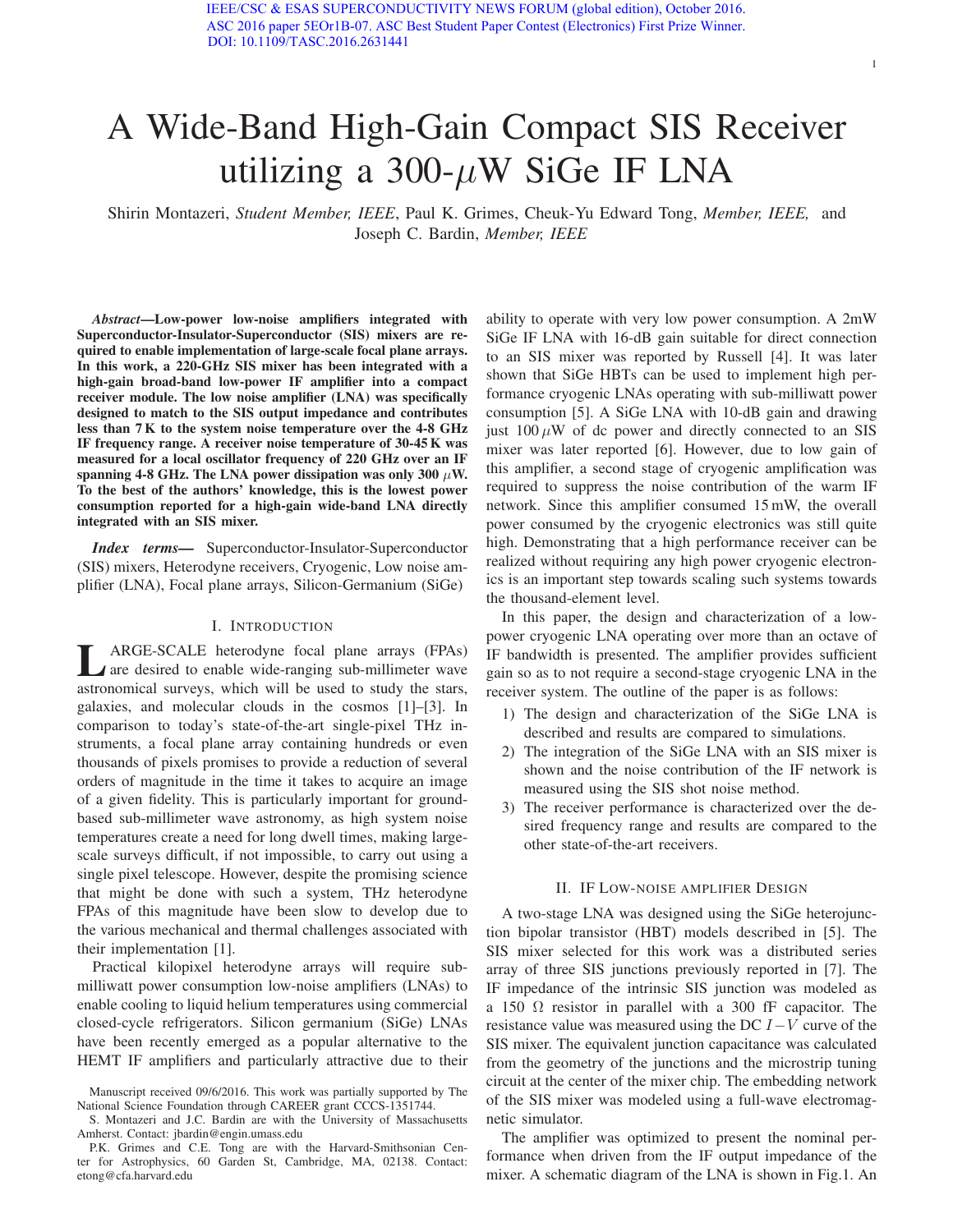# [IEEE/CSC & ESAS SUPERCONDU](http://ieeexplore.ieee.org/document/7752884/)CTIVITY NEWS FORUM (global edition), October 2016. ASC 2016 paper 5EOr1B-07. ASC Best Student Paper Contest (Electronics) First Prize Winner. DOI: 10.1109/TASC.2016.2631441



Fig. 1. Schamtic diagram of the amplifier. Electrical length is specified at 6 GHz. Units are as follows: Capacitors-pF, Resistance-Ohm, Inductance-pH.



Fig. 2. Simulated noise and gain of the LNA driven from the SIS mixer equivalent model. The amplifier was biased at  $Ic_1$ =1.4 mA,  $Ic_2$ =1 mA, and  $Vcc=200$  mV

input matching network was included in the design to balance the noise with the input return loss. The transistors were inductively degenerated using bondwires to improve the input match. A shunt line in the input matching network was used to bring DC bias to the SIS junction. The inter-stage and output matching networks were designed to flatten the frequency response. Shunt resistors  $R_1$ ,  $R_2$ , and  $R_3$  were incorporated into the design to ensure stability. Bias was provided to the bases of the transistors through 10- k $\Omega$  resistors.

The amplifier was designed to provide 30 dB gain over the 4-8 GHz frequency range and less than 7 K noise temperature. The simulated noise temperature and gain of the LNA when driven from the equivalent circuit of the SIS mixer appear in Fig. 2. The LNA was designed to operate with DC base voltages of approximately 1.05 V and DC collector voltages between 150 and 400 mV. The DC current corresponding to this range of collector voltages varies from 2 to 2.4 mA.

## III. EXPERIMENTAL RESULTS

The LNA was assembled in a housing that was designed to mate with the SIS mixer block. A photograph of the assembled LNA circuit is shown in Fig.3. The printed circuit board was fabricated on a 0.25 mm thick RT/Duroid 6002 substrate of dimensions 13 mm by 26 mm. The amplifier was implemented using discrete transistors from the IBM BiCMOS8HP process [8] together with the wire bondable and surface mount resistors and capacitors. The SiGe transistors



Fig. 3. A photograph of the assembled LNA circuit.

were mounted inside openings in the PCB board to facilitate wire bonding to chassis ground and RF lines. Ferrite beads were used on the DC lines to prevent any potential resonance between bypass capacitors.

### *A. Verification of LNA Performance in a 50* Ω *Environment*

Prior to integrating the LNA with the SIS mixer, the amplifier was charactrized in a 50  $\Omega$  environment. An SMA connector was mounted at the input of the LNA to facilitate measurements. The amplifier was mounted in a cryostat which is set up to support both scattering parameter measurements as well as noise temperature meausrements that are carried out using the cold attenuator method [9]. Noise, gain, and return loss measurements were carried out at 15 K physical temperature and results are in excellent agreement with simulation (Fig. 4). The 3 K difference between simulated noise and the measurement at 6 GHz is likely related to the discontinuity between the 50  $\Omega$  connector and the input line of the printed circuit board, which was not modeled.

# *B. SIS-mixer/SiGe-LNA Receiver Performance*

Once characterization of the amplifier in a 50  $\Omega$  environment was complete, the SMA connector at the input of the LNA was removed and the amplifier module was bolted directly to an SIS mixer block. A photograph of the assembly appears in Fig. 5(a). The interconnect between the amplifier input and the SIS mixer chip was made using 0.125 mm wide, 1 mm long BeCu wire, which was soldered to the input of the amplifier. A pressure contact was made to the SIS mixer chip.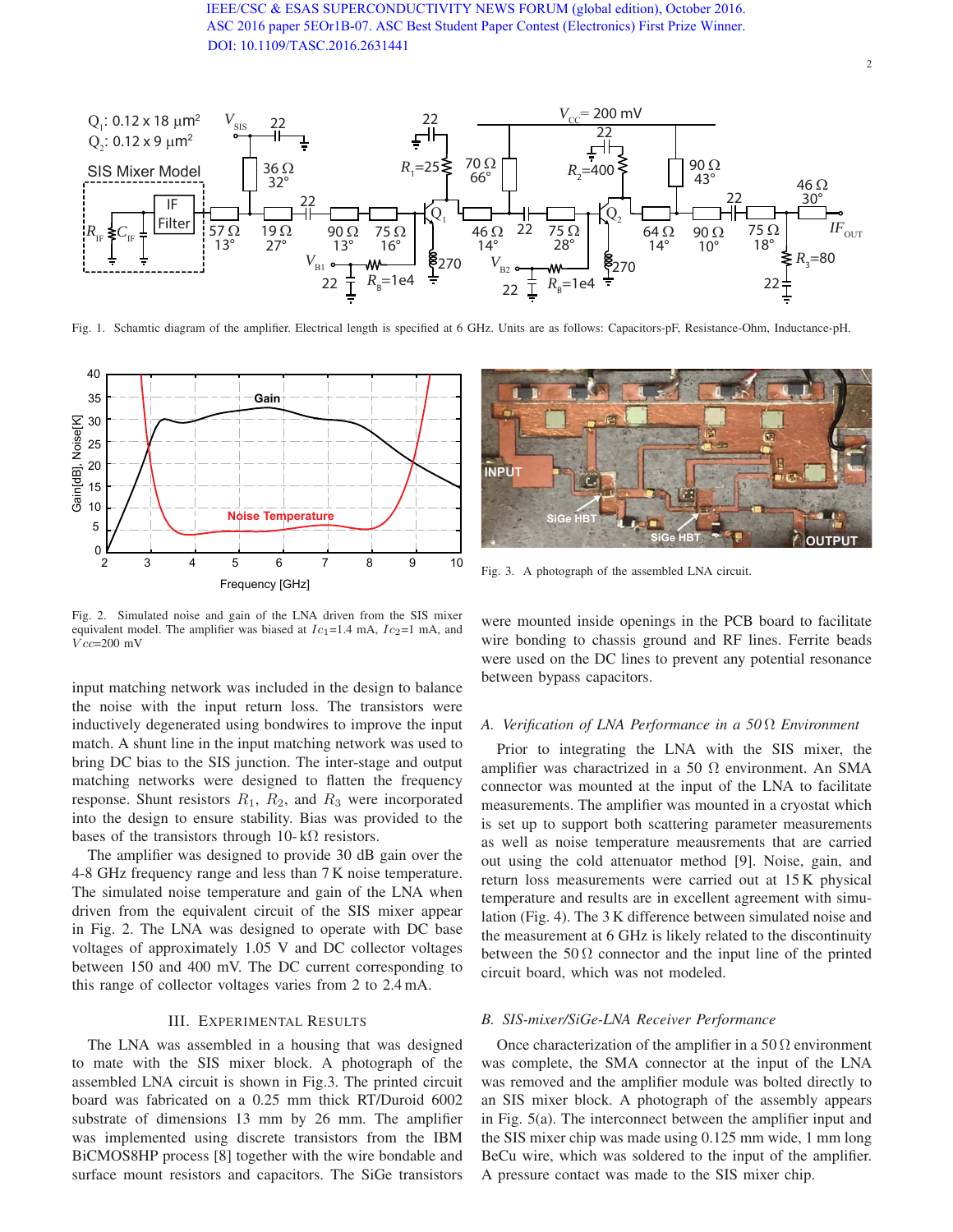[IEEE/CSC & ESAS SUPERCONDU](http://ieeexplore.ieee.org/document/7752884/)CTIVITY NEWS FORUM (global edition), October 2016. ASC 2016 paper 5EOr1B-07. ASC Best Student Paper Contest (Electronics) First Prize Winner. DOI: 10.1109/TASC.2016.2631441



Fig. 4. LNA performance in a 50- $\Omega$  environment. Dashed lines are measurement results and solid lines are simulations. The amplifier was biased at  $Ic_1$ =1.4 mA, Ic<sub>2</sub>=1 mA, and Vcc=200 mV (a) Gain and noise temperature at 15 K temperature. (b) Input return loss of the LNA at 50-Ω generator impedance. (c) Output return loss of the LNA.



Fig. 5. (a) A photo of the LNA block directly connected to the Mixer block. (b) A block diagram of the measurement setup.

The hybrid assembly was mounted in a liquid helium cryostat configured to facilitate Y-factor measurements (see Fig. 5). A tunable local oscillator (LO) signal was generated using a frequency doubled Gunn oscillator. A wire grid polarizer was used as an LO coupler to combine the LO and signal beams. The combined beam was focused by a cold Teflon lens onto the corrugated feed horn of the SIS mixer block. The IF signal coming out of the cryostat was further amplified by a room temperature chain comprising of a 4-8 GHz isolator followed by a 0.1-12 GHz amplifier. This room temperature IF chain had a gain of approximately 40 dB and a noise temperature of 270 K.

To verify the LNA performance, the noise contribution of the IF network was characterized using the SIS mixer shot noise method [10]. The three junction mixer was biased above the gap at 12 mV to avoid quantum susceptance associated with the junctions and, at this bias, the differential resistance was found to be approximately 40  $\Omega$ . The IF noise was calculated from 4 to 8 GHz, in 1 GHz steps. The loss in the cryogenic cables and the room temperature IF chain was de-embedded. The measurement results are consistent with the predicted noise of the LNA when driven from a 40- $\Omega$  generator impedance (see Fig. 6).

Next, The DC operation of the SIS-mixer was characterized with the LNA biased at a DC power consumption of  $300 \mu$ W. Fig.7 shows the unpumped  $I - V$  curve of the mixer. No interaction between the SIS mixer and the LNA was observed



Fig. 6. The IF noise obtained from the shot noise experiment compared to simulation. The LNA was biased at  $Ic_1=1.2$  mA,  $Ic_2=0.8$  mA, and  $Vcc=150$  mV.

in the DC characteristics of the SIS mixer.

The RF performance of the mixer was then measured by applying a 220 GHz LO pump power to the SIS junctions while the IF LNA was biased at a DC power consumption of  $300 \mu$ W. Fig.7 shows the output power at an IF frequency of 4 GHz for ambient and liquid nitrogen loads. The peak output power was observed near the center of the photon step, which occurred at a bias voltage of approximately 7 mV. The doublesideband (DSB) receiver noise temperature was computed from Y-factor data for IF frequencies from 3 to 9 GHz and results are shown in Fig. 8(a). The noise temperature was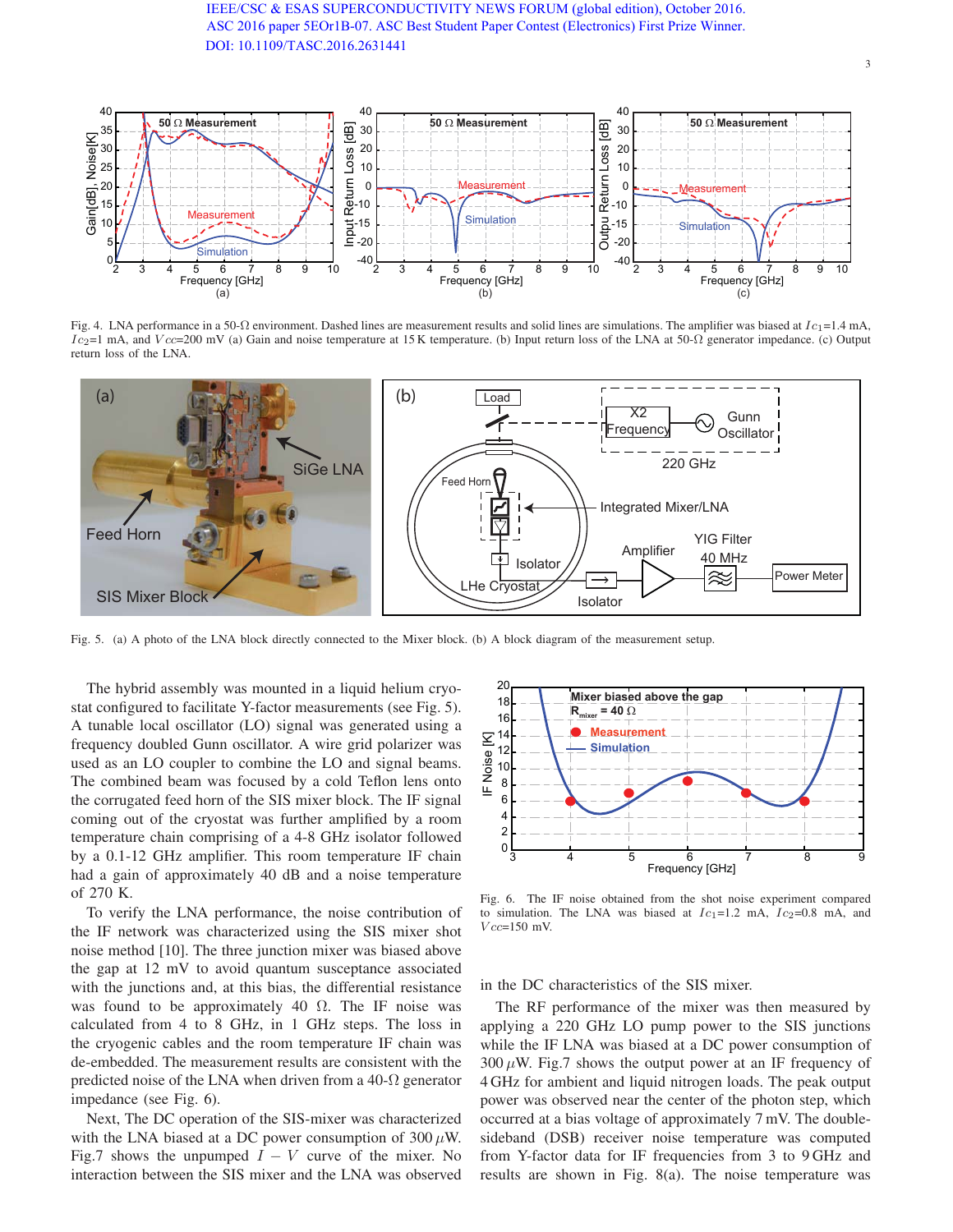

Fig. 7. The SIS mixer DC and RF charactristics. The dashed line shows the unpumped I-V curve and the green solid line shows the pumped I-V curve with a 220 GHz LO signal. The hot and cold load measurement was carried out using a room temperature and liquid nitrogen load. The LNA was biased at  $Ic_1$ =1.2 mA,  $Ic_2$ =0.8 mA, and  $Vcc$ =150 mV.

found to be between 30 and 40 K for the most of 4–8 GHz IF frequency range. While consuming only  $300\mu$ W DC power, the SIS-mixer/SiGe-LNA receiver provides a system noise temperature within 5 K of baseline results obtained using the same mixer in a standard configuration<sup>1</sup>.

Next, the impact of IF amplifier power consumption on system performance was evaluated. The DC power consumption of the LNA was swept from 660  $\mu$ W down to 230  $\mu$ W by changing the collector voltage. Minimal changes to the bias currents were observed over this range of collector voltages. As shown in Fig. 8(a), a marginal increase in the system noise temperature was observed for power levels as low as 230  $\mu$ W.

Finally, the performance of the hybrid SIS-mixer/SiGe-LNA assembly was characterized as a function of LO frequency. For these measurements, the LO was swept from 212 to 232 GHz and Y-factors were recorded at IF frequencies of 4, 6, and 8 GHz. The results appear in Fig.8(b) and indicate that the noise temperature varies by approximately  $\pm 5$  K over this band.

## *C. Comparison to State of the Art*

The improvement in measurement time that may be achieved using an FPA can be determined by considering number of pixels and the bandwidth and sensitivity of each pixel in comparison to that of a single pixel receiver. A metric which may be used to evaluate the scalability of a single pixel is  $\alpha = B_{\text{MHz}}/T_{SYS} (P_{LNA, mW} + P_{IF \text{ cable}, mW}),$  where  $B_{MHz}$  is the IF bandwidth in MHz,  $T_{SYS}$  is the system noise temperature and includes the antenna noise temperature,  $P_{LNA, mW}$  is the power consumption of the IF LNA in mW, and  $P_{IF\, cable.\,mW}$  is the power consumption in mW associated with cooling the IF cable. This metric is appropriate for comparison of different results since it quantifies the ratio of integration time to overall DC power consumption.

The performance of the integrated SIS-Mixer/SiGe-LNA module is compared to other published results in Table I. Assuming an antenna temperature of  $25 \text{ K}$  and  $600 \mu \text{W}$  for



Fig. 8. Receiver performance when LNA was biased at  $Ic_1=1.2$  mA,  $Ic_2$ =0.8 mA, and  $Vcc$ =150 mV which corresponds to 300  $\mu$ W DC power. (a) Double side-band system noise temperature of the low power SiGe-LNA/Mixer at  $f_{LO}$  = 220 GHz at different power levels for the LNA. (b) Receiver noise temerature over the range of 212-232 GHz local oscillator frequency and IF spot frequencies of 4, 6, and 8 GHz.

TABLE I STATE-OF-THE-ART SIS RECEIVERS

|           | $T_{RX}$  | $_{BW}$         | $LNAP_{DC}$ | G         | $\alpha$           |
|-----------|-----------|-----------------|-------------|-----------|--------------------|
|           | K         | MH <sub>z</sub> | mW          | dB        | $MHz/mW \cdot K^2$ |
| [12]      | 75        | 2000            |             | 32        | $\sim 0.023$       |
| [13]      | $16 - 20$ | 6000            | 7.7         | 35        | $\sim 0.39$        |
| [14]      | 43        | 6000            | 20          | 25        | $\sim 0.063$       |
| [15]      | $45 - 57$ | 8000            | 8.2         | $30 - 35$ | $\sim 0.16$        |
| This work | 27-47     | 5500            | 0.3         | 30        | $\sim 1.6$         |

 $P_{IF\, cable.\,mW}$  [11],  $\alpha$  was computed for each of the results. The value of  $1.6 \text{ MHz/K}^2$ mW reported here is four times higher than the next best result. Thus, the results presented in this work represent a significant step forward in terms of developing the technology required to make scaled THz focal plane arrays practical.

## IV. CONCLUSIONS

The results presented here demonstrate a broadband compact SIS receiver, with the lowest DC power dissipation reported to date. This is an important step towards scaling THz focal plane arrays to the kilopixel level. Future work should include the development of MMIC based ultra-lowpower cryogenic LNAs designed to interface directly with SIS mixers.

#### ACKNOWLEDGEMENT

The authors would like to thank Robert Kimberk of Smithsonian Astrophysical Observatory for his outstanding technical assistance, which facilitated our experiments.

<sup>&</sup>lt;sup>1</sup>Baseline results were obtained using a cryogenic low noise amplifier (LNF416C) which consumed 15 mW of DC power. This amplifier was connected to the same mixer used in this study through an isolator.